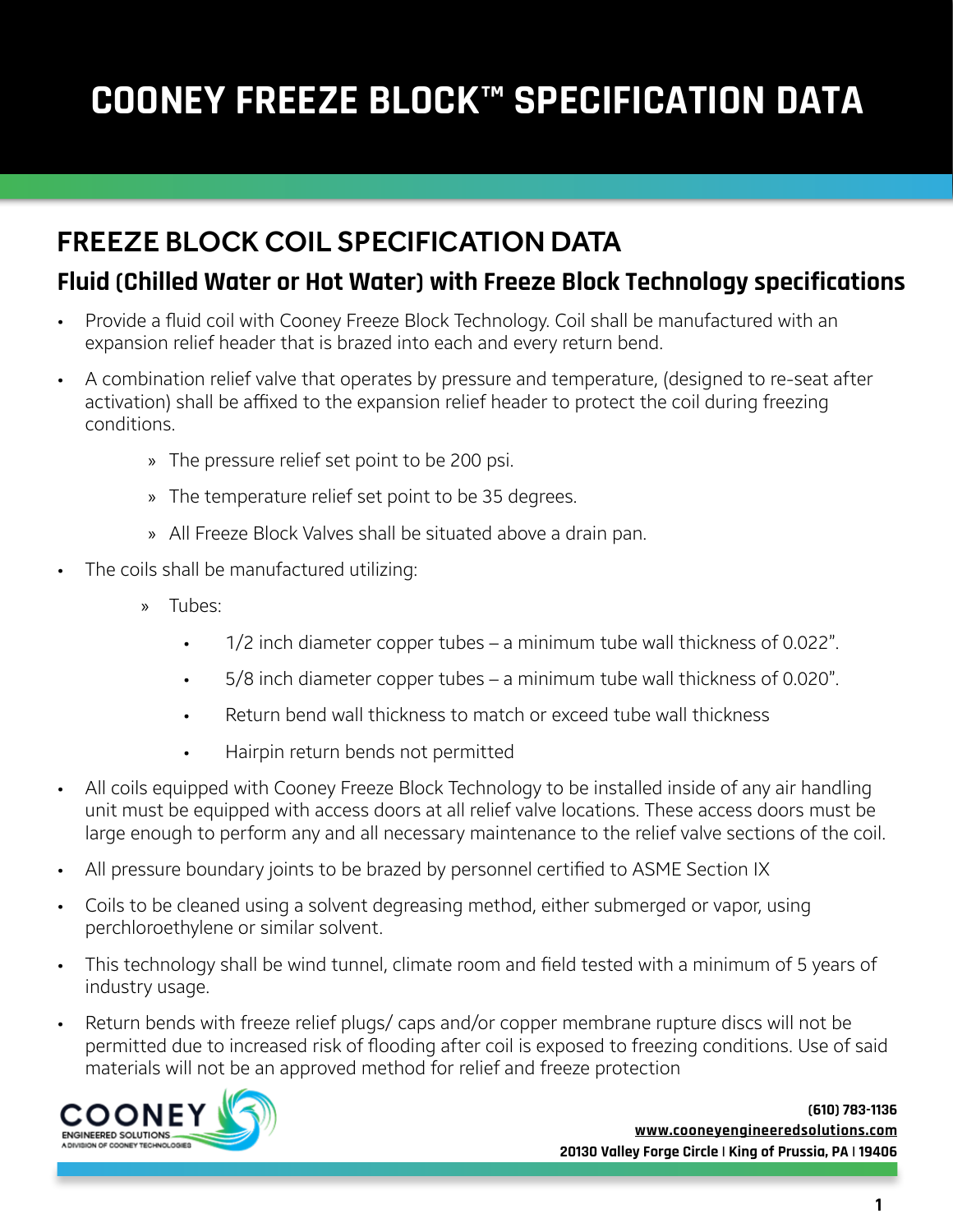# **COONEY FREEZE BLOCK™ SPECIFICATION DATA**

### FREEZE BLOCK COIL SPECIFICATION DATA

#### **Steam Coil with Freeze Block Technology specifications**

- Provide a steam coil with Freeze Block Technology. Coil shall be manufactured with an expansion relief header that is brazed into every tube.
- A combination relief valve that operates by pressure and temperature, (designed to re-seat after activation) shall be affixed to the header to protect the coil during freezing conditions.
	- » The pressure relief set point to be 200 psi
	- » The temperature relief set point to be 35 degrees.
	- » All Freeze Block Valves shall be situated above a drain pan.
- The coils shall be manufactured utilizing:
	- » Tubes:
		- 5/8 inch diameter copper tubes a minimum tube wall thickness of 0.035".
		- 1 inch diameter copper tubes a minimum tube wall thickness of 0.035".
	- » Fins:
		- Aluminium, minimum 0.008" thick
	- » Casing:
		- Galvanized steel, minimum 16 gauge
- All coils equipped with Cooney Freeze Block Technology to be installed inside of any air handling unit must be equipped with access doors at all relief valve locations. These access doors must be large enough to perform any and all necessary maintenance to the relief valve sections of the coil.
- A low crack pressure vacuum breaker to be preinstalled on the expansion relief header at the high point on the back of the coil to ensure optimal condensate drainage.
- This technology shall be wind tunnel, climate room and field tested with a minimum of 5 years of industry usage.
- Return bends with freeze relief plugs/ caps and/or copper membrane rupture discs will not be permitted due to increased risk of flooding after coil is exposed to freezing conditions. Use of said materials will not be an approved method for relief and freeze protection. materials will not be an approved method for relief and freeze protection